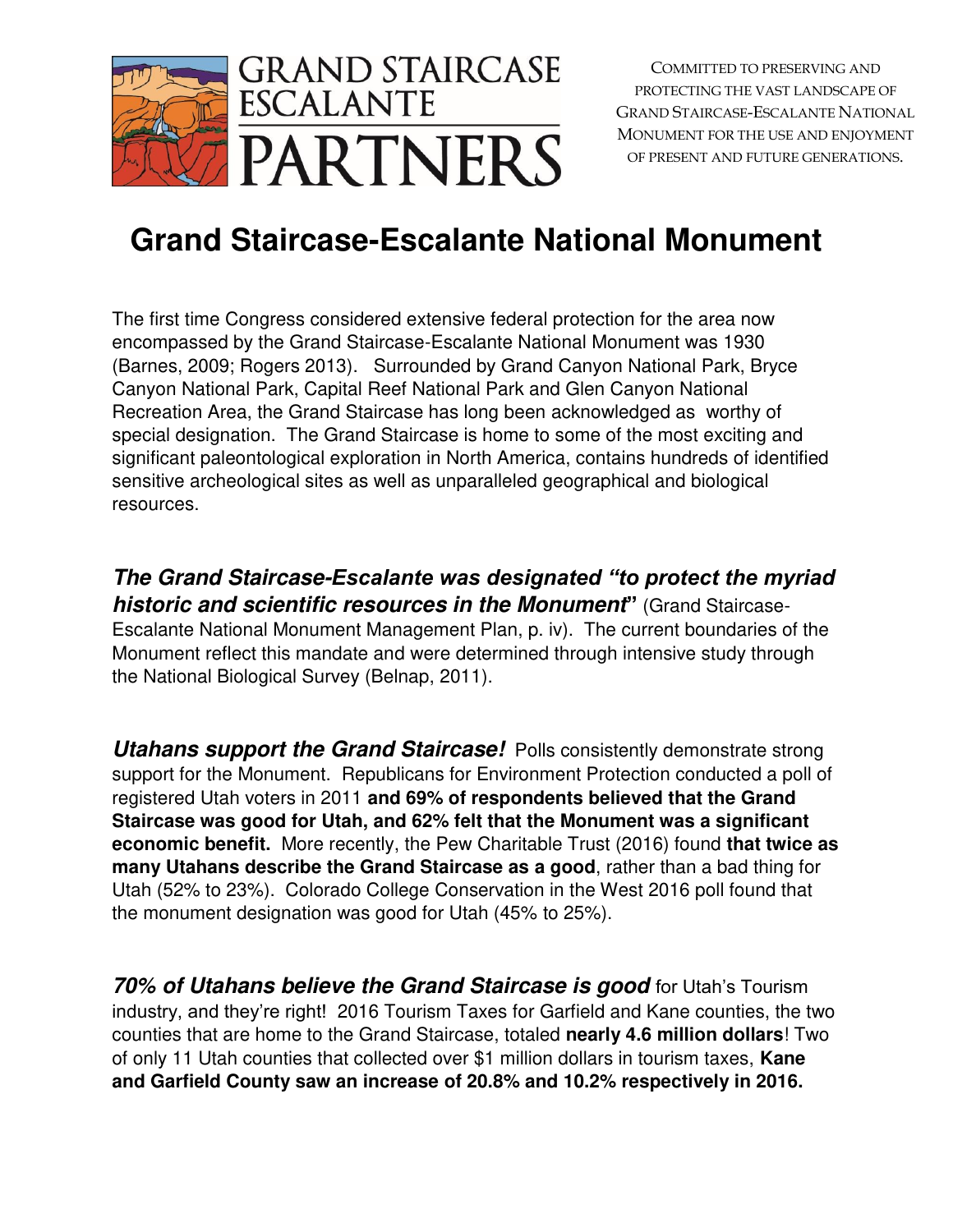

The Escalante Visitor Center saw a **51% increase in visitation from 2015 to 2016** (BLM, 2017).

The Monument Proclamation stated: "Nothing in this proclamation shall be deemed to affect existing permits or leases for, or levels of livestock grazing on Federal lands within the monument: existing grazing uses shall continue to be governed by applicable laws and regulations other than this proclamation" (Grand Staircase-Escalante National Monument Management Plan, p.40). **Grazing on the Grand Staircase is governed by rules and regulations that pre-date the Monument.** 

**96.4% of the Monument remains open for grazing**, only 17 allotments are partially or entirely unavailable. **Grazing has changed very little since the Monument was created.** In 1996, there were 77,400 Animal Unit Months (the federal measure for grazing permits) and today the number of permitted AUMs is 76,957. Some grazing permits were relinquished voluntarily due to drought or in some areas along the Escalante River, sold to the Grand Canyon Trust for higher than market value to protect the fragile riparian zone (BLM Action Center, 2016).

**Monuments are good for communities of the rural West!** Headwaters Economics (2014) found that counties with at least 30% of land with federal protection enjoyed 262% more job growth over the last 40 years than rural counties without the benefit of federally protected federal land.

**Grand Staircase-Escalante Monument management enjoys strong community and stakeholder input.** The Monument Advisory Committee exists to allow local and scientific input to the Monument managers. Local interests are strongly represented in all Management decisions.

As residents of the West, we are in the middle of rapid irreversible technological, demographic, and economic changes to traditional western ways of life. This broadly recognized shift is often referred to as the New West, and is not unique to Utah (Shumway & Otterstrom, 2001), Birth rates are declining in Utah and across the nation (McCombs, 2015), and the traditional industries of the West, ranching and mining, are declining (Lorah & Southwick, 2003). **"Counties where high quality natural amenities have been protected are successfully navigating from being dependent**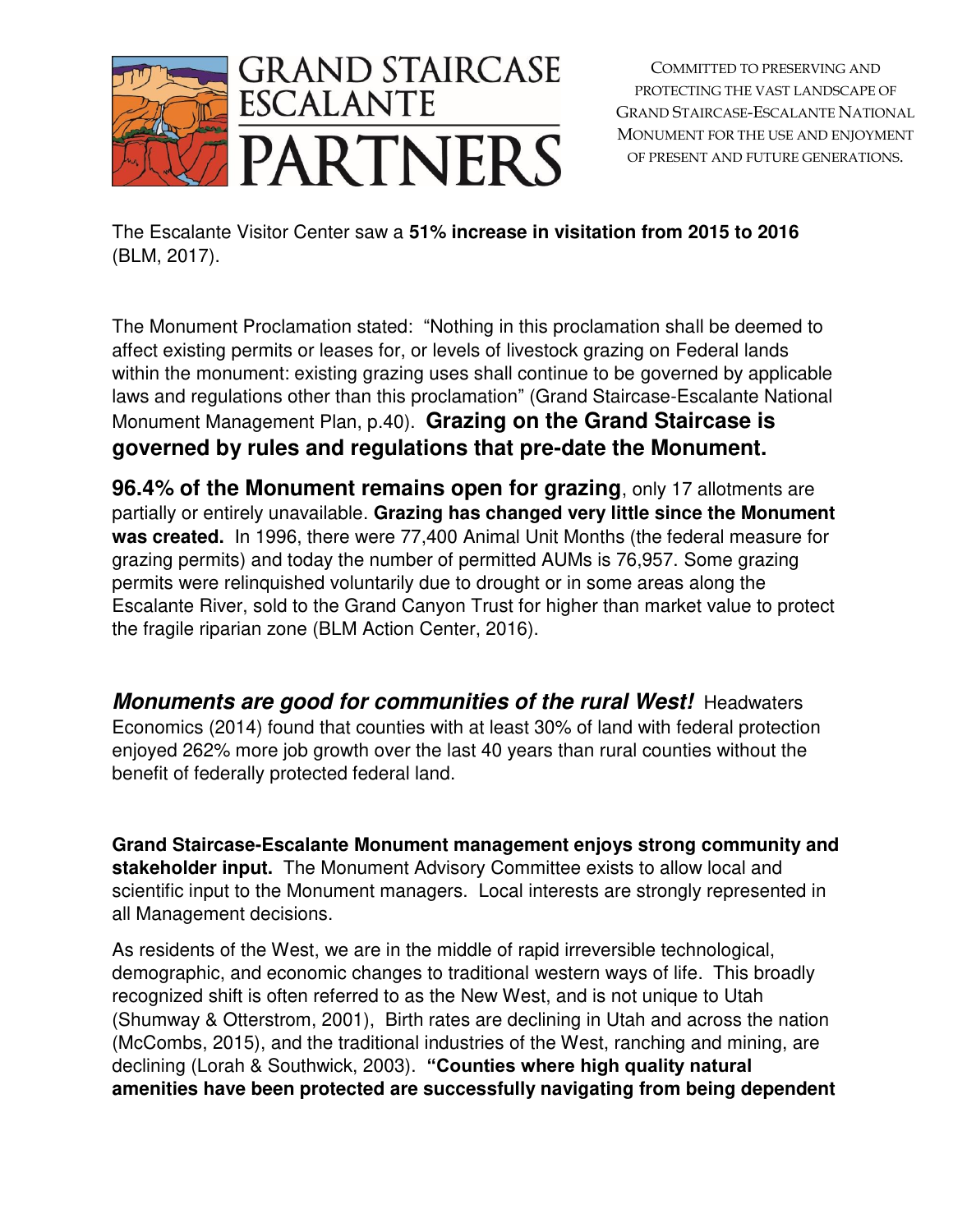

**on a few natural resource industries to having a modern, diversified, serviceoriented economy. The future of the West lies not in extractive industries, but on industries that benefit from the presence of environmental amen** (Lorah & Southwick, 2003, p. 268).

Roads are open on the Grand Staircase! There are approximately 908 miles for street legal motorized vehicle routes, and 553 miles of this includes non-street legal ATVs and dirt bikes. There are also around 192 miles of administrative routes for authorized users such as grazing permittees, researchers, State or Federal agencies, Native American Indians accessing recognized traditional cultural properties, and others carrying out authorized activities under a permit or other authorization (BLM Action Center, 2017)

Hunting and fishing on the Monument remain in the control of the State of Utah. "Nothing in this proclamation shall be deemed to dimish the responsisbilty and authority of the State of Utah for management of fish and wildlife, including regulation of hunting and fishing." (Grand Staircase-Escalante National Monument Management Plan, p.12)

## **References:**

Barnes, B. A. (2009). "Everybody wants to pioneer something out here": Landscape, adventure, and biopolitics in the American Southwest. *Journal of Sport & Social Issues, 33*(3), 230-256.

Belnap,J. (2011). *Grand Staircase-Escalante National Monument oral history*. Retrieved from <http://archive.li.suu.edu/archive/search?s=745983597&t=d>

BLM Action Center. (2016). *The Grand Staircase-Escalante National Monument: Why let facts ruin an argument?* 

Colorado College. (2016). *The 2016 Conservation in the West Poll: A Survey of the Attitudes of Voters in Seven Western States*. Retrieved from <https://www.coloradocollege.edu/other/stateoftherockies/conservationinthewest/2016-poll-results/>

Havnes, M. (2011, 20 Sept).Poll shows Utahns approve of Grand Staircase-Escalante monument. *The Salt Lake Tribune*. Retrieved from http://archive.sltrib.com/story.php?ref=/sltrib/news/52610917- 78/monument-poll-utah-percent.html.csp

Headwaters Economics. (2014). *The economic importance of national monuments to local communities.* Retrieved from https://headwaterseconomics.org/public-lands/protected-lands/national-monuments/